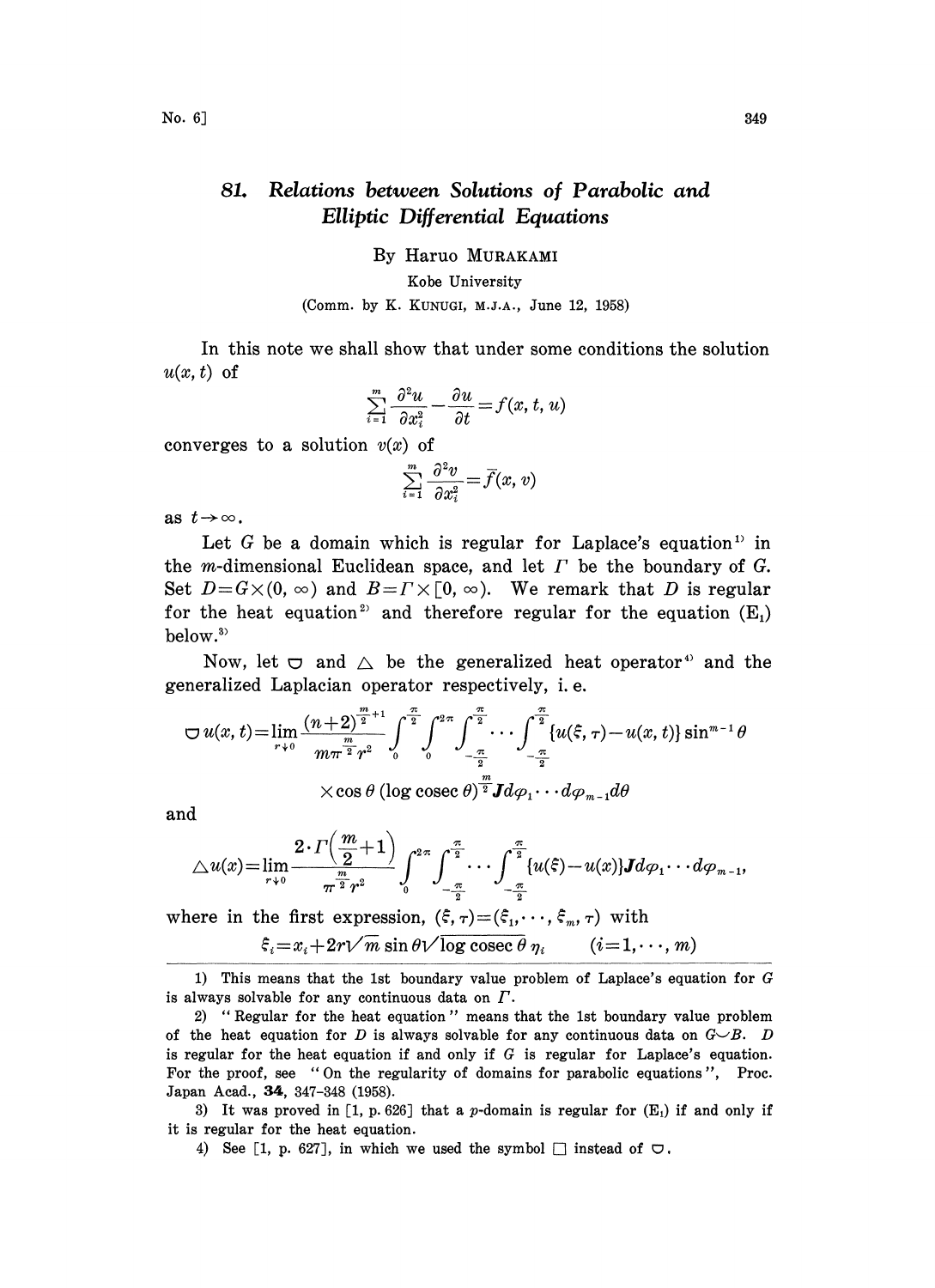350 B. H. MURAKAMI N. (Vol. 34,

$$
\tau = t - r^2 \sin^2 \theta \qquad \left(0 \le \theta \le \frac{\pi}{2}\right)
$$
  
and in the second expression,  $(\hat{\xi}) = [\xi_1, \dots, \xi_m)$  with  

$$
\xi_i = x_i + r\eta_i \qquad (i = 1, \dots, m).
$$

In both cases,

 $\begin{aligned} \xi_i \!=\! x_i \!+\! r_{\eta_i} \qquad \qquad (i\!=\! 1,\cdots,m). \ \text{th cases,} \ \eta_1 \!=\!\cos\varphi_1\cos\varphi_2\!\cdot\!\cdot\!\cdot\!\cdot\!\cdot\!\cdot\!\cdot\!\cos\varphi_{m-2}\cos\varphi_{m-1} \ \eta_2 \!=\!\cos\varphi_1\cos\varphi_2\!\cdot\!\cdot\!\cdot\!\cdot\!\cdot\!\cdot\!\cdot\!\cos\varphi_{m-2}\sin\varphi_{m-1} \end{aligned}$  $\eta_1 = \cos \varphi_1 \cos \varphi_2 \cdots \cdots \cos \varphi_{m-2} \cos \varphi_{m-1}$  $\eta_3 = \cos \varphi_1 \cos \varphi_2 \cdots \cdots \cdots \sin \varphi_{m-2}$ <br> $\cdots \cdots \cdots \cdots \cdots$ 

$$
\begin{array}{l} \displaystyle \eta_{\scriptscriptstyle m\,-1}\!\!=\!\cos\varphi_1\sin\varphi_2 \\ \displaystyle \eta_{\scriptscriptstyle m}\!=\!\sin\varphi_1 \end{array} \quad\!\!\!\left(-\frac{\pi}{2}\!\!\leq\!\!\varphi_i\!\!\leq\!\!\frac{\pi}{2}\!,\ i\!=\!1,\!\cdots\!,\,m\!-\!2;\,0\!\leq\!\varphi_{\scriptscriptstyle m\,-1}\!\!\leq\!\!2\pi\right)
$$

and

$$
\boldsymbol{J} = \det \begin{vmatrix} \eta_1 & \eta_2 & \cdots & \eta_m \\ \frac{\partial \eta_1}{\partial \varphi_1} & \frac{\partial \eta_2}{\partial \varphi_1} & \cdots & \frac{\partial \eta_m}{\partial \varphi_1} \\ \vdots & \vdots & \ddots & \vdots \\ \frac{\partial \eta_1}{\partial \varphi_{m-1}} & \frac{\partial \eta_2}{\partial \varphi_{m-1}} & \cdots & \frac{\partial \eta_m}{\partial \varphi_{m-1}} \end{vmatrix}
$$

These operators have the following properties:

(i) If  $u(x, t)$  and  $u(x)$  are functions in the class  $C^2$ ,<br>  $\bigcirc u(x, t) = \sum_{n=1}^{\infty} \frac{\partial^2 u(x, t)}{\partial x^2} - \frac{\partial u(x, t)}{\partial t}$ 

$$
\bigcirc u(x, t) = \sum_{i=1}^{m} \frac{\partial^2 u(x, t)}{\partial x_i^2} - \frac{\partial u(x, t)}{\partial t}
$$

and

$$
\triangle u(x) = \sum_{i=1}^m \frac{\partial^2 u(x)}{\partial x_i^2}.
$$

(ii) If we operate  $\sigma$  to a function  $u(x)$  which does not depend on t, we have

$$
\bigcirc u(x) = \triangle u(x).
$$

Consider the following two equations:

$$
\begin{array}{lll}\n\text{(E_1)} & \text{or } \text{conorder} & \text{or } \text{equations.} \\
\text{(E_1)} & \text{or } \text{u} = f(x, t, u) & x \in G, \ t \geq 0,\n\end{array}
$$

$$
(E_2) \qquad \Delta v = \overline{f}(x,v) \qquad x \in G,
$$

where  $f(x, t, u)$  and  $\overline{f}(x, v)$  are continuous functions on  $D\times(-\infty, \infty)$ where  $f(x, t, u)$  and  $f(x, v)$  are continuous functions on  $D \wedge (-\infty, \infty)$ <br>and  $G \times (-\infty, \infty)$  respectively, quasi-bounded<sup>55</sup> with respect to u and  $v$  and non-decreasing with respect to  $u$  and  $v$ .

Let  $g(x)$  be a continuous function on  $G\smile\Gamma$  and  $\varphi(\overline{x}, t)$  be a continuous function on B and moreover  $\varphi(\overline{x}, 0) = g(\overline{x})$  for  $\overline{x} \in \Gamma$ . Let  $u(x, t)$ tinuous function on *B* and moreover  $\varphi(x, 0) = g(x)$  for  $x \in I'$ . Let  $u(x, t)$  be a solution<sup>6</sup> of  $(E_1)$  which is continuous on  $D \setminus G \setminus B$  and which satisfies the boundary condition  $u(x, 0) = g(x)$  ( $x \in G$ ) and  $u(\overline{x}, t) = \varphi(\overline{x}, t)$  $(x \in \Gamma, t \geq 0)$ . Assume that  $\varphi(\bar{x}, t)$  converges uniformly on  $\Gamma$  to a

<sup>5)</sup> We say that a function  $f(p, q)$  defined on  $E \times F$  is quasi-bounded with respect to q if  $f(p, q)$  is bounded on  $E \times K$ , where K is any compact set in F.

<sup>6) 7)</sup> These solutions  $u(x, t)$  and  $v(x)$  do exist. See [1] and [2].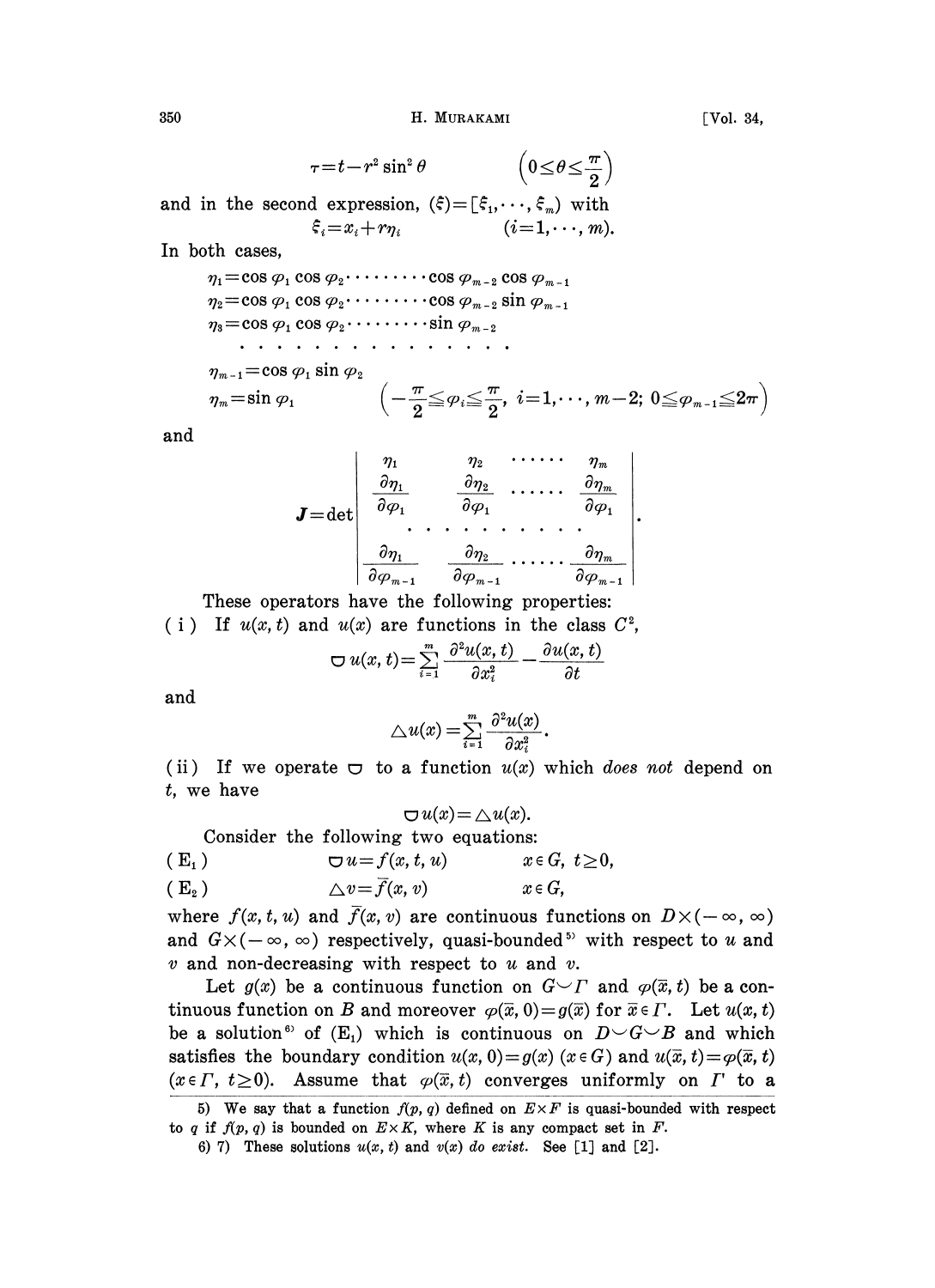function  $\varphi(\overline{x})$  as  $t \to \infty$ . (Then  $\varphi(\overline{x})$  is again a continuous function on  $\Gamma$ .) Let  $v(x)$  be a solution<sup>7</sup> of  $(E_2)$  which is continuous on  $G \setminus \Gamma$ and satisfies  $v(\overline{x}) = \varphi(\overline{x})$  on  $\Gamma$ .

Finally assume that, for any  $U>0$ ,  $f(x, t, u)$  converges uniformly to  $\overline{f}(x, u)$  on the set  $\{(x, u); x \in G, |u|$ which is contributed<br> $f(x, t, u)$  conv<br> $U$ } as  $t \rightarrow \infty$ .<sup>87</sup><br>werges uniform

Under these assumptions,  $u(x,t)$  converges uniformly to  $v(x)$  on  $G\smile\varGamma$  as  $t\rightarrow\infty$ .

**Proof.** For any  $\varepsilon > 0$ , there exists  $T_1 > 0$  such that  $|\varphi(\bar{x}, t)-\varphi(\bar{x})|$  $\lt \epsilon$  for  $t \geq T_1$ . Set  $M_0 = \max\{|g(x)|; x \in G \setminus T\}$ ,  $M_1 = \max\{|g(\overline{x},t)|;$  $x \in \Gamma$ ,  $0 \le t \le T_1$  and  $M_2 = \max\{ |v(x)|; x \in G \setminus T \}$ . By the assumption above we can find a constant  $T_2>0$  such that

$$
| f(x, t, v(x)) + \overline{f}(x, v(x)) | < \varepsilon
$$

for  $x \in G$ ,  $t \geq T_2$ . Set  $M_3 = \sup\{|f(x,t, v(x)) - \overline{f}(x, v(x))|; x \in G, 0 \leq t \leq T_2\}.$ Let  $\psi(x)$  be a solution of  $\triangle \psi = -1$  such that  $\psi(x)$  is continuous on  $G\smile\varGamma$  and vanishes on  $\varGamma$ . Then there exists a constant  $\varPsi$  such that  $0 \leq \psi(x) \leq \Psi$ , hence we can take a constant  $\alpha > 0$  such that  $-1+\alpha(1+\Psi)$  $\epsilon < -\frac{1}{2}$ . Finally, let  $M>0$  be a constant such that (i)  $\frac{1}{2}Me^{-aT_2} > M_3$ , (ii)  $Me^{-aT_1} > M_1 + M_2$  and (iii)  $M > M_0 + M_2$ .

Consider the function  $Me^{-at}+\varepsilon$ . Then, we have

$$
|\varphi(\overline{x},t)-\varphi(\overline{x})|
$$

Now, let  $v_i(x, t)$  be a solution of the equation:

$$
\textstyle \sum\limits_{i=1}^{m}\frac{\partial^2 v}{\partial x_i^2}=-Me^{-at}-\varepsilon
$$

and suppose that  $v_1(x,t)$  is continuous on  $G\setminus T$  and admits the boundary value  $Me^{-at} + \varepsilon$  on  $\Gamma$ . Then we have

$$
v_1(x,t) = Me^{-at} + \varepsilon + \psi(x)(Me^{-at} + \varepsilon)
$$
  
= Me^{-at}(1+\psi(x))+\varepsilon(1+\psi(x))  
= (Me^{-at} + \varepsilon)(1+\psi(x)).

Set  $V(x, t) = v(x) + v_1(x, t)$ , then

$$
\nabla V(x,t) = \Delta v(x) + \sum_{i=1}^{m} \frac{\partial^2 v_i(x,t)}{\partial x_i^2} - \frac{\partial v_i(x,t)}{\partial t}
$$
  
=  $\overline{f}(x, v(x)) + (-Me^{-\alpha t} - \varepsilon) + \alpha Me^{-\alpha t}(1 + \psi(x))$   
=  $\overline{f}(x, v(x)) + \varepsilon + Me^{-\alpha t}(-1 + \alpha(1 + \psi(x))).$ 

Now, for  $u > V(x, t)$  we have

 $f(x, t, u) = \bigcup V(x, t) \ge f(x, t, v(x)) - \overline{f}(x, v(x)) + \varepsilon - Me^{-at}(-1 + \alpha(1 + \psi(x))).$ Since  $f(x, t, v(x)) - \overline{f}(x, v(x)) > -M_3$  and  $-Me^{-\alpha t}(-1+\alpha(1+\psi(x))) > M_3$ for  $0 \le t \le T_2$ , we have  $f(x, t, u) - \nabla V(x, t) > 0$ 

for  $0 \le t \le T_2$ . For  $t \ge T_2$ , since  $f(x, t, v(x)) - \overline{f}(x, v(x)) > -\varepsilon$ , we have

<sup>8)</sup> It is sufficient for our proof to assume that  $f(x, t, v(x))$  converges uniformly to  $\overline{f}(x, v(x))$  on G as  $t \rightarrow \infty$ .